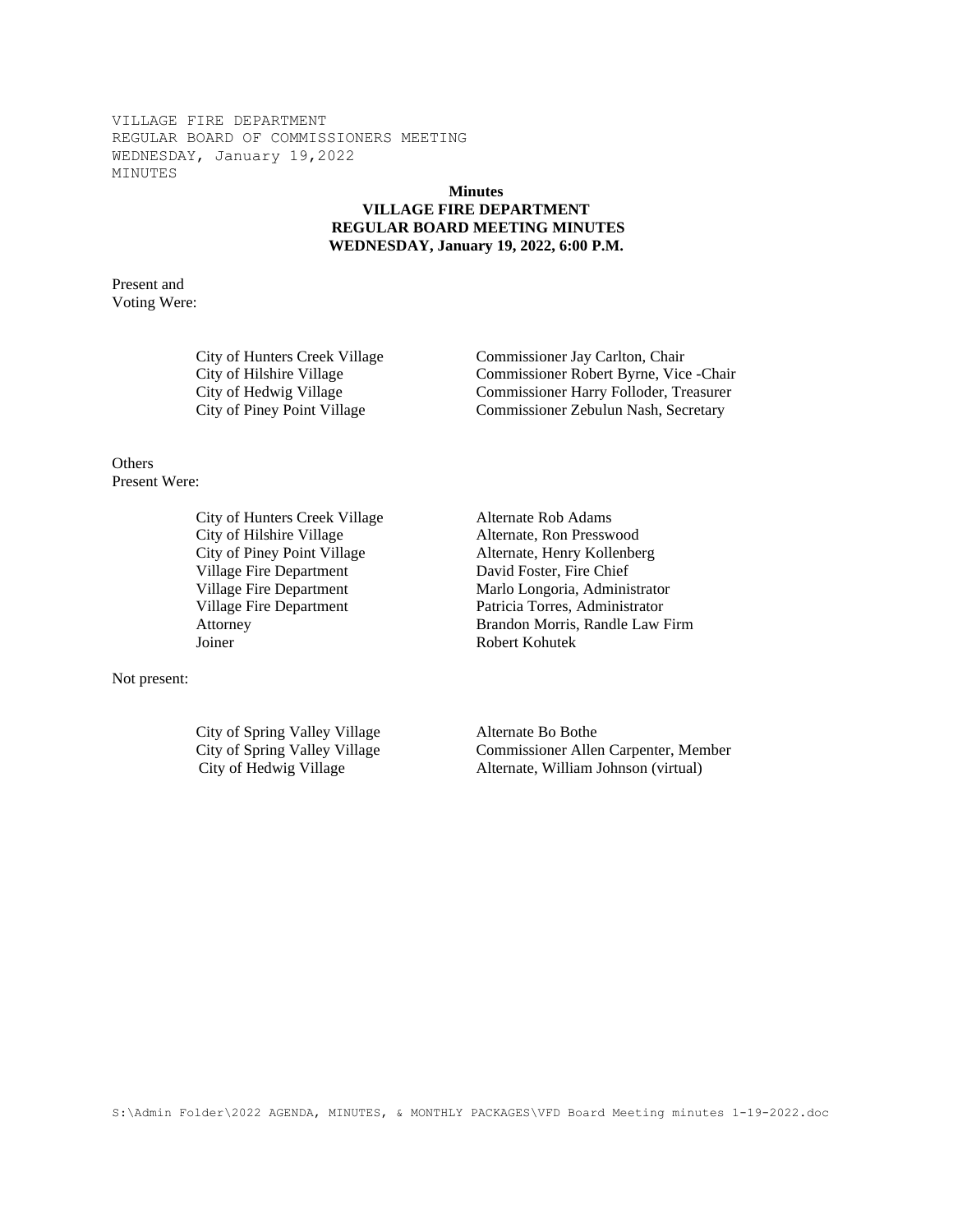## **2. COMMENTS FROM THE PUBLIC:**

**CONSENT AGENDA** - All Consent Agenda items listed are considered to be routine by the Board of Commissioners and will be enacted by one motion. There will be no separate discussion of these items unless a Board Member so requests, in which event the item will be removed from the Consent Agenda and considered in its normal sequence on the agenda.

**3A.** Approval of Minutes

Approval of Minutes – December 2021

**3B.** Approval of Bills Paid

Approval of Bills Paid –December GF & FF

Commissioner Carlton asked for a motion to approve consent agenda as presented. Commissioner Folloder moved to approve consent agenda; Commissioner Byrne seconded.

Commissioner Nash voted "Aye," "Noes" none. Spring Valley was not present to vote.

#### **MOTION CARRIED UNANIMOUSLY**

#### **4. Reports**

**4A**. Steering committee report and possible action

1. Renovation updates- Architect

Commissioner Folloder gave an update on renovations. He stated that there is still no substantial completion date. He also stated the bay doors have started to be installed. Commissioner Folloder also gave an update on the asphalt parking lot, stating that it will be done once temperatures are favorable.

Robert K. from Joiner presented slides and stated that the project is on budget and schedule is behind.

- On budget for project, but behind schedule
- Front canopy was modified to see the letters more clearly
- Red bricks arrived and looked great
- Punch list items are being corrected
- Air balancing is ongoing
- Training sessions, except for alerting system have been completed
- Fencing has been completed
- \$89,000 in Owner's contingency, should end up between 75 and 80k for final numbers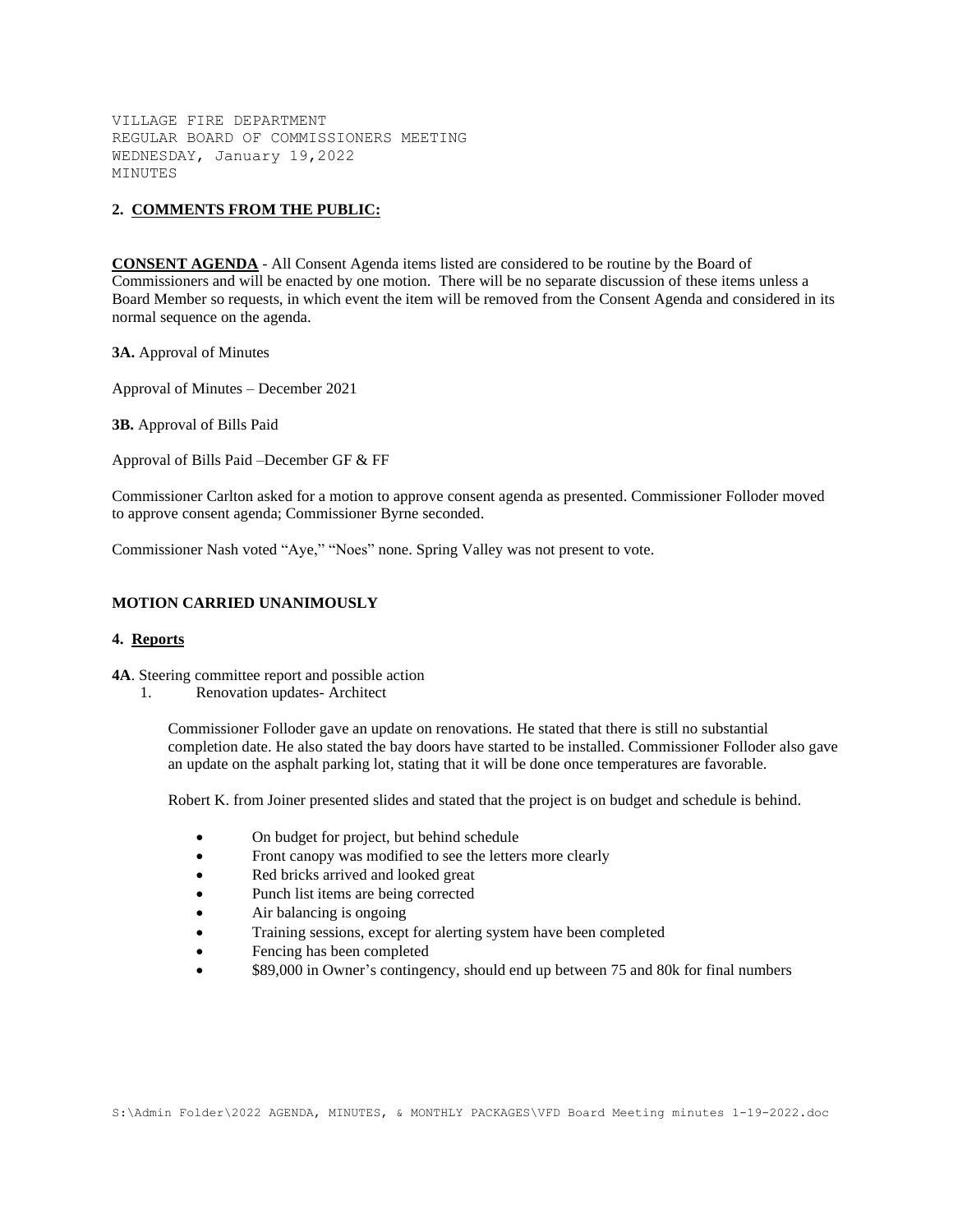**4B.** Treasurer's Financial Reports – December 2021

Commissioner Folloder stated that VFD ended the year 1.12 over budget and when considering the environmental catastrophes over the last year, the percentage was low. He suggested a budget amendment to go back to the cities for the pro rata percentages for the overages. New technology, truck maintenance, maintenance contracts, turnout gear, and Motorola are all going up in price. He stated that the current commission and leading body have done more to enhance the fire department in the last 3 years than in the last 30 years. Commissioner Folloder stated that going forward he would like to classify the software maintenance into a new line item instead of putting them into office expenses. This would make the budget clearer for the public and cities when reading it. Commissioner Carlton asked about upgrades to dispatch, and Commissioner Folloder responded that the consoles were at end of life, and they upgraded the systems. Upgrading the systems was not in the budget, so money from the facility was used to pay for the upgrade. Commissioner Carlton stated that the upgrade and staffing the second ambulance were part of the cause of overage. Commissioner Folloder added that the monthly Covid tests at 3k per month also contributed. Commissioner Nash asked if the government would now pay for, he Covid tests. Chief Foster responded that he is looking into it, and it may be a possibility.

- **4C.** Fire Chief's Report -Events of December 2021; Monthly Performance; Record of Calls; EMS Collections, Operational issues, Response times and staffing.
	- Firefighter still out recovering from ACL tear and still have one vacancy. There are currently only two applicants. Trouble hiring due to lots of department hiring at this time
	- 15 firefighters have tested positive for Covid but seem to be recovering pretty quickly.
	- Trucks are running fine. Rescue 1 has some pitting on the door and Frazer is going to come out and fix. Ambulance has been ordered and should be in around September.
	- Dispatched to 6 structural fires in December
	- The chaplain Rev. Jim Doremus (11 years) is moving, and we will be having a farewell lunch on January 20.
	- Response times have been remarkable with being back in the station.
	- Commissioner Folloder asked about dash cameras and if they would be helpful. Chief Foster responded that there are currently no dash cameras on the trucks, but he would look into it and have it put on as an agenda item for the next meeting.

5. CONSIDERATION OF CONTRACTS/AGREEMENTS – The Board will discuss and consider possible action on the following:

**5A**. Annex Roof- PCI quote was provided. Commissioner Byrne discussed the four options and Commissioner Carlton stated that he thought option 3 would be best. He stated that since the quote is a year old that costs have probably moved up, so we need to touch base on current pricing.

Commissioner Carlton asked for a motion to approve the annex roof assessment quote (subject to current quote numbers staying the same). Commissioner Nash moved to approve the annex roof quote, Commissioner Byrne

seconded.

.

Commissioner Folloder voted. "Aye," "Noes" none. Spring Valley was not present to vote.

S:\Admin Folder\2022 AGENDA, MINUTES, & MONTHLY PACKAGES\VFD Board Meeting minutes 1-19-2022.doc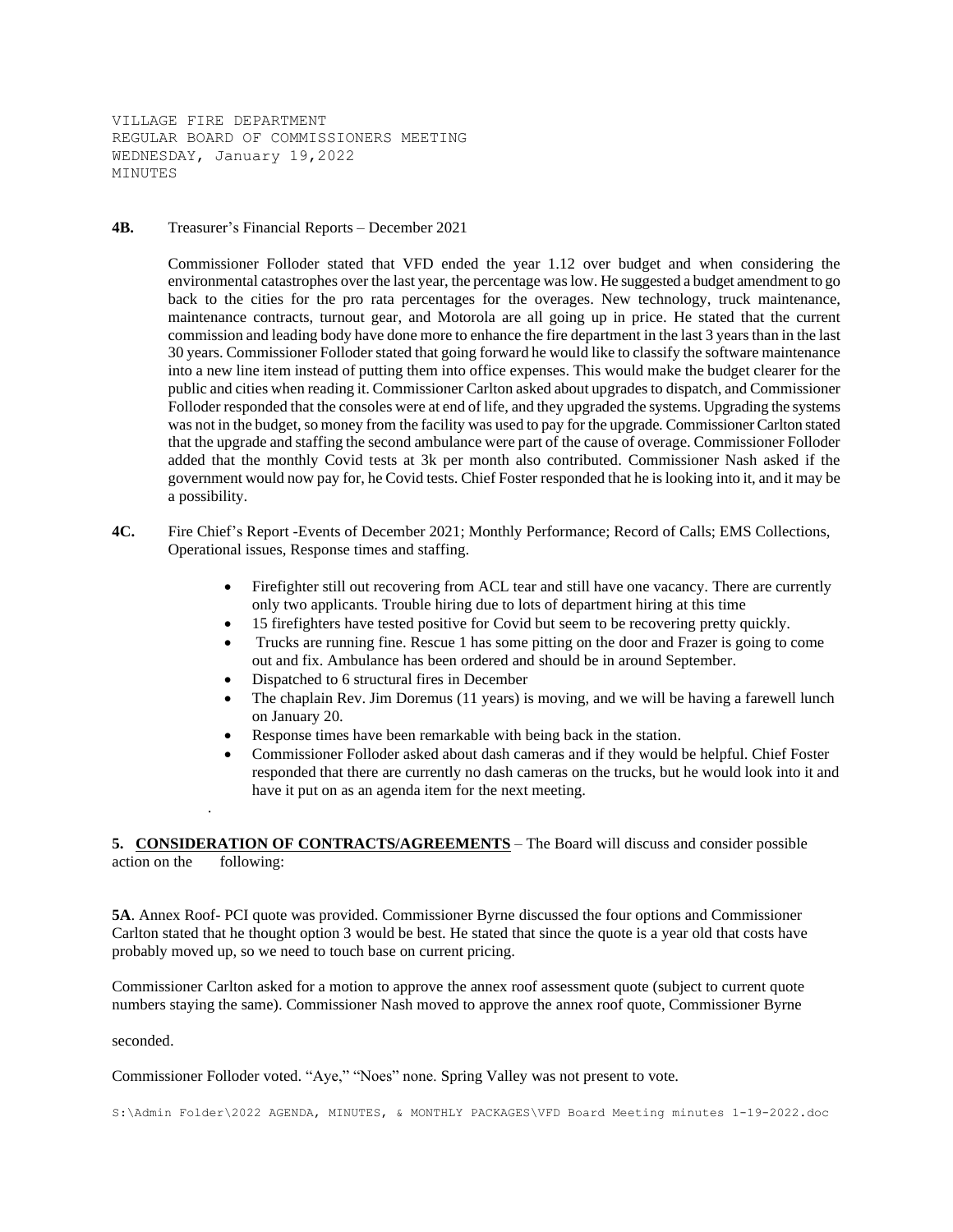**5B**. Tower Renovation- Commissioner Folloder sated that the scope of work would be power washing, painting, and replacing shutters for a cost of \$22,900 for everything but the roof. Commissioner Carlton said that PCI would need to look at the tower roof to get numbers. Chief Foster stated that the tower is used daily for training etc. Commissioner Nash asked about the warning signal/sign to alert people to slow down when coming down Corbindale. Chief stated that he would get a quote on the sign for the next meeting. Commissioner Folloder stated that the cities have restricted funds for child safety/safety mitigation that could possibly be used for this type of sign. Commissioner Carlton stated that tower and sign would be discussed again at next month's meeting.

**5C.** Attorney follow-up-Mr. Morris stated that he looked at the letter and it was approved by all of the cities as long as the money was coming out of one of the three specified funds.

**5D**. Workers Compensation Contract- 1 year premium 2/10/2022-2/10/2023

Mrs. Longoria stated that the new one-year contract is \$47,865, which is a \$7,781.00 increase over last year. Commissioner Carlton suggested looking into all employees that could be considered clerical to cut cost where possible.

Commissioner Carlton asked for a motion to approve the workers compensation contract. Commissioner Folloder moved to approve workers comp contract; Commissioner Nash seconded.

Commissioner Byrne voted "Aye," "Noes" none. Spring Valley was not present to vote**.**

**6**. **DISCUSSION OF AND POSSIBLE ACTION ON THE FOLLOWING** - The Board will discuss and consider possible action on the following:

**6A.** Letter from Bunker Hill to request reentry-Commissioner Carlton stated that Bunker made a timely notice for reentry. Mr. Morris stated that the next step was to get each of the cities to sign off on the amendment to the interlocal agreement and that April  $1<sup>st</sup>$  was the target date.

Commissioner Carlton asked for a motion to approve Mr. Morris drawing up a letter to approve Bunker Hill being reinstated. Commissioner Folloder seconded to approve the letter.

Commissioner Byrne and Commissioner Nash voted "Aye," "Noes" none. Spring Valley was not present to vote.

**7. EXECUTIVE SESSION** - The Board of Commissioners will retire into Executive Session as authorized by Chapter 551; Texas Government Code, to discuss following matters:

**7A**. Fire Chief-performance and salary review

**8. ACTION – CLOSED SESSION** – The Board of Directors will discuss and consider any actions necessary on items discussed in Executive Session

S:\Admin Folder\2022 AGENDA, MINUTES, & MONTHLY PACKAGES\VFD Board Meeting minutes 1-19-2022.doc